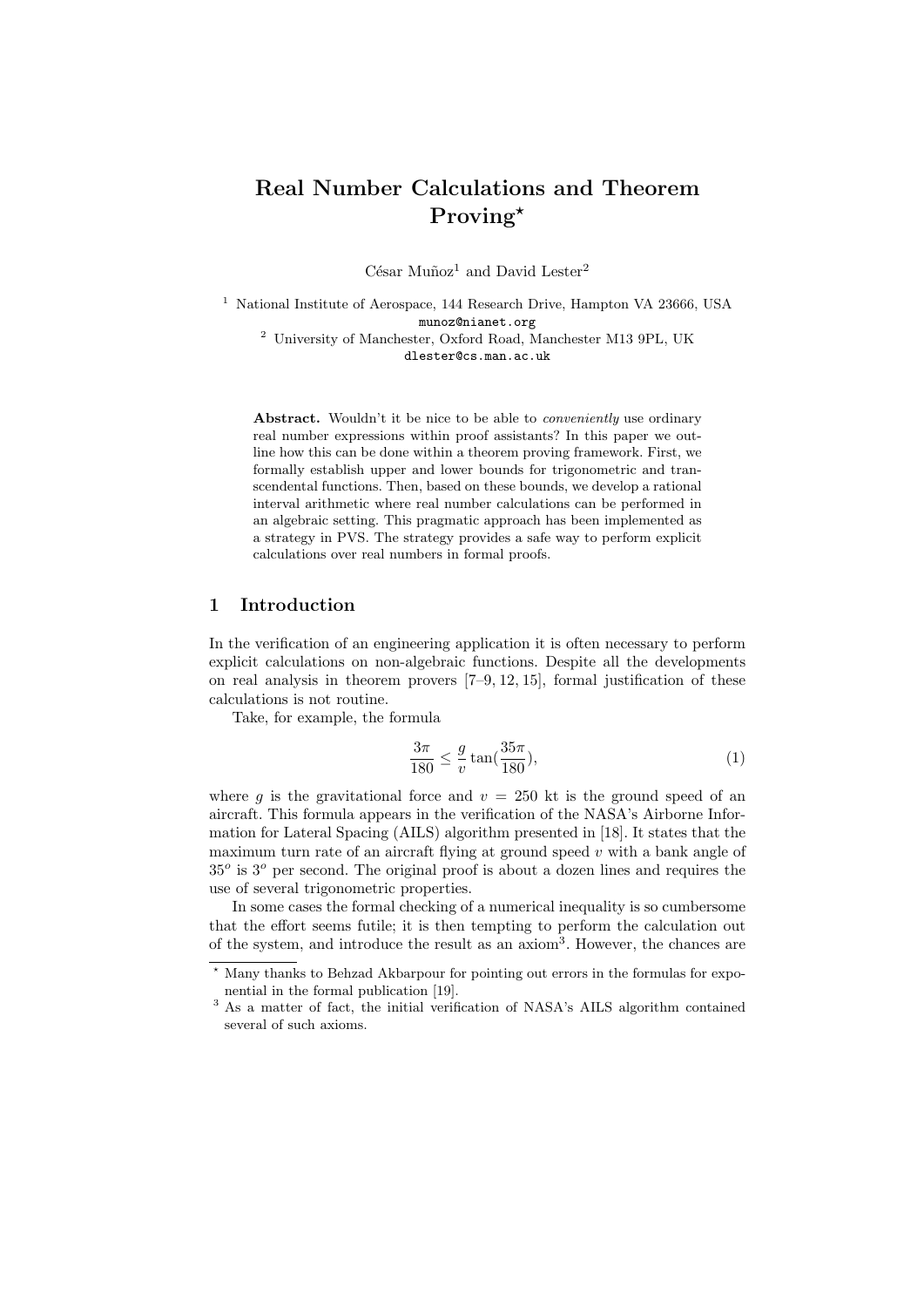that the external calculation will be performed using floating-point arithmetic. Without formal checking of the result, we will never be sure of the correctness of the calculation.

In this paper we present a method to automatically prove numerical inequalities, such as Formula (1), within a proof assistant. The point of departure is a collection of lower and upper bounds for rational and non-rational operations. Based on provable properties of these bounds, we develop a rational interval arithmetic which is amenable to automation. The series approximations and interval arithmetic used here are well-known. However, to our knowledge, this is the most complete formalization of exact real arithmetic and interval arithmetic within a theorem prover.

The rest of this paper is organized as follows. Section 2 defines bounds for square root and transcendental functions. Section 3 presents a rational interval arithmetic based on these bounds. Section 4 describes a method to prove numerical inequalities. The implementation of this method in PVS is described in Section 5. Last section summarizes our work and compares it to related work. For readability, we will use standard mathematical notation along this paper. However, we remark that the mathematical development presented in this paper has been written and fully verified in PVS. Furthermore, all the development is freely available on the Internet. The results on upper and lower bounds have been integrated to the NASA Langley PVS Libraries at http: //shemesh.larc.nasa.gov/fm/ftp/larc/PVS-library/pvslib.html. The rational interval arithmetic and the PVS strategy for numerical inequalities are available from http://research.nianet.org/~munoz/Interval.

## 2 Bounds for Square Root and Transcendental Functions

A PVS basic theory of bounds for square root and trigonometric functions was originally proposed for the verification of an algorithm for aircraft conflict detection [18]. It has been completed and extended with bounds for natural logarithm, exponential, and arctangent. The basic idea is to provide for each real function  $f : \mathbb{R} \mapsto \mathbb{R}$ , functions  $f : (\mathbb{R}, \mathbb{N}) \mapsto \mathbb{R}$  and  $\overline{f} : (\mathbb{R}, \mathbb{N}) \mapsto \mathbb{R}$  closed under  $\mathbb{Q}$ , such that for all  $x, n$ 

$$
f(x,n) \le f(x) \le \overline{f}(x,n), \tag{2}
$$

$$
\underline{f}(x,n) \leq \underline{f}(x,n+1), \tag{3}
$$

$$
\overline{f}(x, n+1) \leq \overline{f}(x, n), \tag{4}
$$

$$
\lim_{n \to \infty} \underline{f}(x, n) = f(x) = \lim_{n \to \infty} \overline{f}(x, n).
$$
\n(5)

Formula (2) states that f and  $\overline{f}$  are, respectively, lower and upper bounds of f, and formulas  $(3)$ ,  $(4)$ , and  $(5)$  state that these bounds can be improved, as much as needed, by increasing the approximation parameter  $n$ .

For transcendental functions, we use Taylor's approximation series. Because the convergence is usually best for a small range of values, we have used Taylor's Theorem only on a small range, and then exploited the technique of range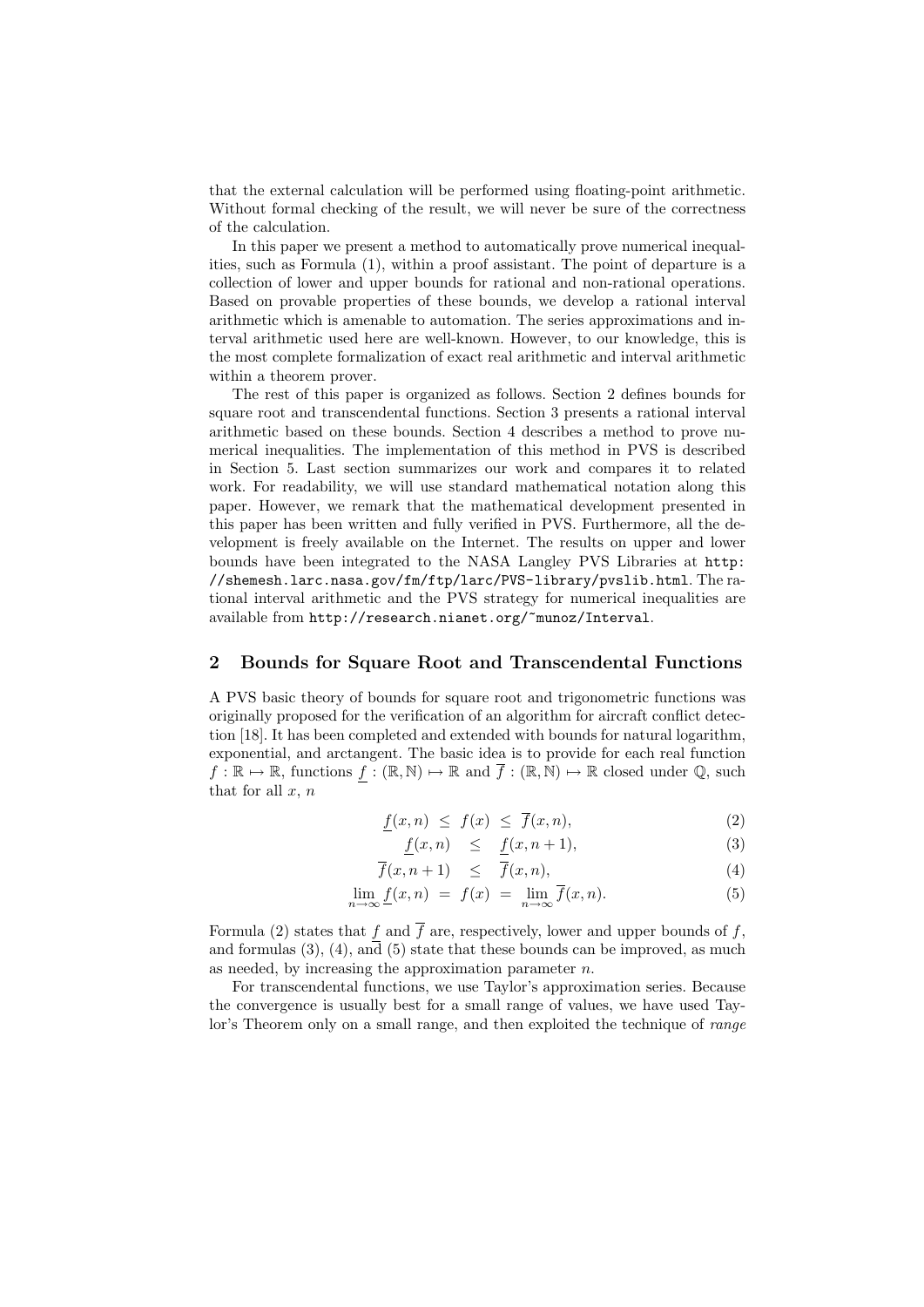reduction. All the stated propositions in this section have been formally verified in PVS.

# 2.1 Square root

For square root, we use a simple approximation by Newton's method. For  $x \geq 0$ ,

$$
\overline{\text{sqrt}}(x,0) = x + 1,
$$
  
 
$$
\overline{\text{sqrt}}(x,n+1) = \frac{1}{2}(y + \frac{x}{y}), \text{ where } y = \overline{\text{sqrt}}(x,n),
$$
  
 
$$
\underline{\text{sqrt}}(x,n) = \frac{x}{\overline{\text{sqrt}}(x,n)}.
$$

Proposition 1.  $\forall x, n: x \geq 0 \Rightarrow 0 \leq \text{sqrt}(x, n) \leq \sqrt{x} < \overline{\text{sqrt}}(x, n)$ .

The first inequality is strict when  $x > 0$ .

## 2.2 Trigonometric functions

We use the partial approximation by series.

$$
\frac{\sin(x, n)}{\sin(x, n)} = \sum_{i=1}^{m} (-1)^{i-1} \frac{x^{2i-1}}{(2i-1)!}
$$

$$
\frac{\sin(x, n)}{\sin(x, n)} = \sum_{i=1}^{m+1} (-1)^{i-1} \frac{x^{2i-1}}{(2i-1)!}
$$

$$
\frac{\cos(x, n)}{\cos(x, n)} = 1 + \sum_{i=1}^{m} (-1)^{i} \frac{x^{2i}}{(2i)!}
$$

$$
\frac{\cos(x, n)}{\cos(x, n)} = 1 + \sum_{i=1}^{m} (-1)^{i} \frac{x^{2i}}{(2i)!}
$$

where  $m = 2n$  if  $x < 0$ ; otherwise,  $m = 2n + 1$ .

**Proposition 2.**  $\forall x, n : \underline{f}(x, n) \leq f(x) \leq \overline{f}(x, n)$ , for  $f \in \{\sin, \cos\}.$ 

## 2.3 Arctangent and  $\pi$

We first use the alternating partial approximation by series for  $0 \le x \le 1$ .

$$
\underline{\operatorname{atan}}(x, n) = \sum_{i=1}^{2n+1} x^{2i+1} \frac{(-1)^i}{2i+1}, \quad \text{if } 0 < x \le 1,
$$
\n
$$
\overline{\operatorname{atan}}(x, n) = \sum_{i=1}^{2n} x^{2i+1} \frac{(-1)^i}{2i+1}, \quad \text{if } 0 < x \le 1.
$$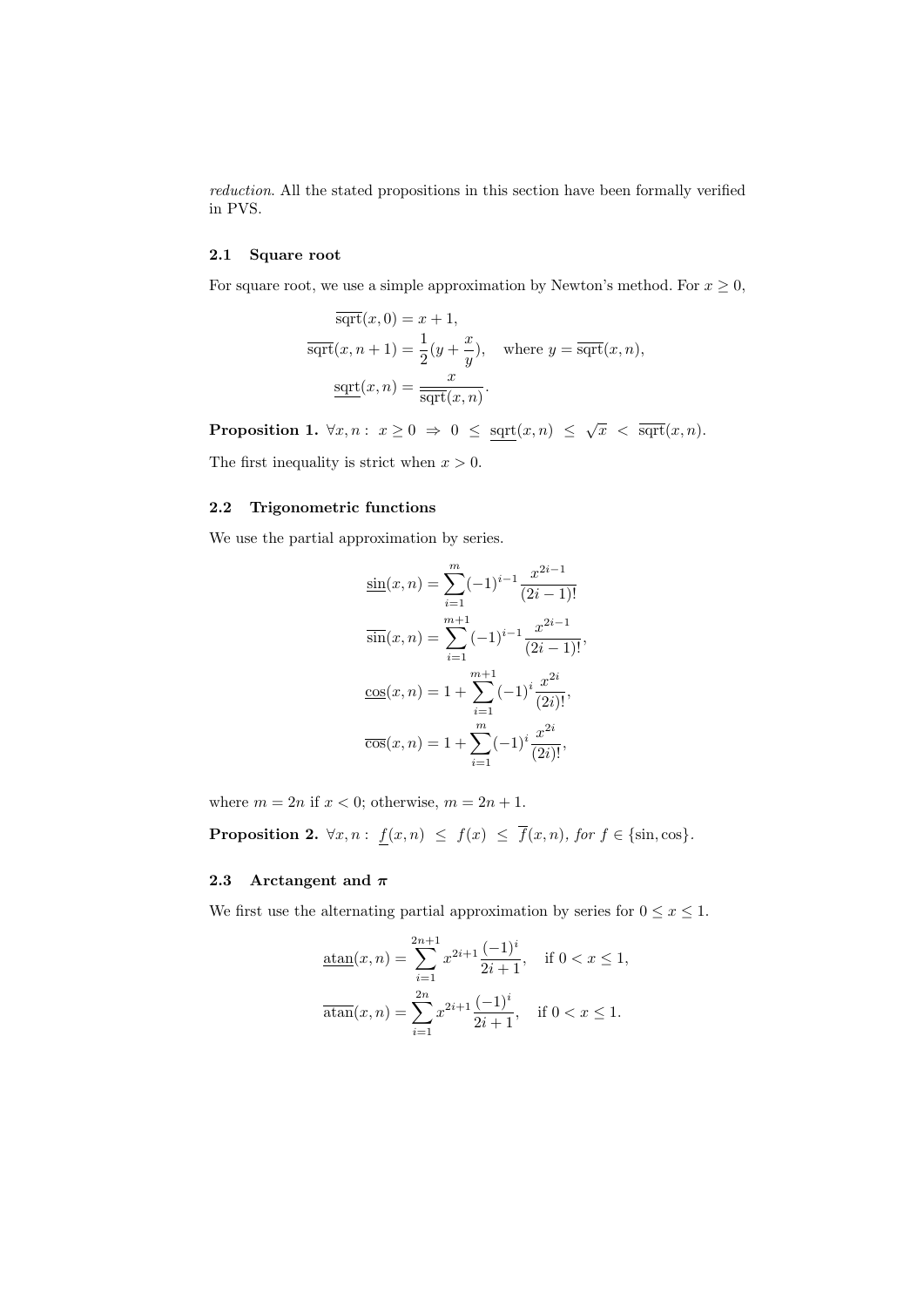We note that for  $x = 1$  (which we might naïvely wish to use to define  $\pi/4$  and hence  $\pi$ ) the series:  $1 - \frac{1}{3} + \frac{1}{5} - \frac{1}{7} + \frac{1}{9} - \cdots$  does converge, but very slowly. Instead we use the equality  $\frac{\pi}{4} = 4 \tan(1/5) - \tan(1/239)$ , which then has much better convergence properties. Using this identity we can define bounds on  $\pi$ :

$$
\underline{\pi}(n) = 16 \underline{\text{atan}}(1, n) - 4 \overline{\text{atan}}(1, n),
$$

$$
\overline{\pi}(n) = 16 \overline{\text{atan}}(1, n) - 4 \underline{\text{atan}}(1, n).
$$

**Proposition 3.**  $\forall n : \underline{\pi}(n) \leq \pi \leq \overline{\pi}(n)$ .

Now, we extend the range of the arctangent function to the whole set of real numbers:

$$
\underline{\operatorname{atan}}(0, n) = \overline{\operatorname{atan}}(0, n) = 0,
$$
\n
$$
\underline{\operatorname{atan}}(x, n) = \frac{\pi(n)}{2} - \overline{\operatorname{atan}}(\frac{1}{x}, n), \quad \text{if } 1 < x,
$$
\n
$$
\underline{\operatorname{atan}}(x, n) = -\overline{\operatorname{atan}}(-x, n), \quad \text{if } x < 0,
$$
\n
$$
\overline{\operatorname{atan}}(x, n) = \frac{\overline{\pi}(n)}{2} - \underline{\operatorname{atan}}(\frac{1}{x}, n), \quad \text{if } 1 < x,
$$
\n
$$
\overline{\operatorname{atan}}(x, n) = -\underline{\operatorname{atan}}(-x, n), \quad \text{if } x < 0.
$$

**Proposition 4.**  $\forall x, n : \underline{\text{atan}}(x, n) \leq \underline{\text{atan}}(x) \leq \overline{\text{atan}}(x, n)$ .

These are strict inequalities except when  $x = 0$ .

## 2.4 Exponential

The fundamental series we use for the exponential function is

$$
\exp(x) = \sum_{i=0}^{\infty} \frac{x^i}{i!}.
$$

We could directly find bounds for negative  $x$  from this series as, in this case, the series is alternating. However, we will subsequently find that it is convenient to show that our bounds for the exponential function are strictly positive, and with the above bounds this is not true. It is true for  $-1 \leq x \leq 0$ . This is proven by using Taylor's Theorem for the exponential function on the range  $-1 \leq x < 0$ . We define

$$
\underbrace{\exp(x,n)}_{\exp(x,n)} = \sum_{i=0}^{2(n+1)+1} \frac{x^i}{i!}, \quad \text{if } -1 \le x < 0,
$$
\n
$$
\overline{\exp(x,n)} = \sum_{i=0}^{2(n+1)} \frac{x^i}{i!}, \quad \text{if } -1 \le x < 0.
$$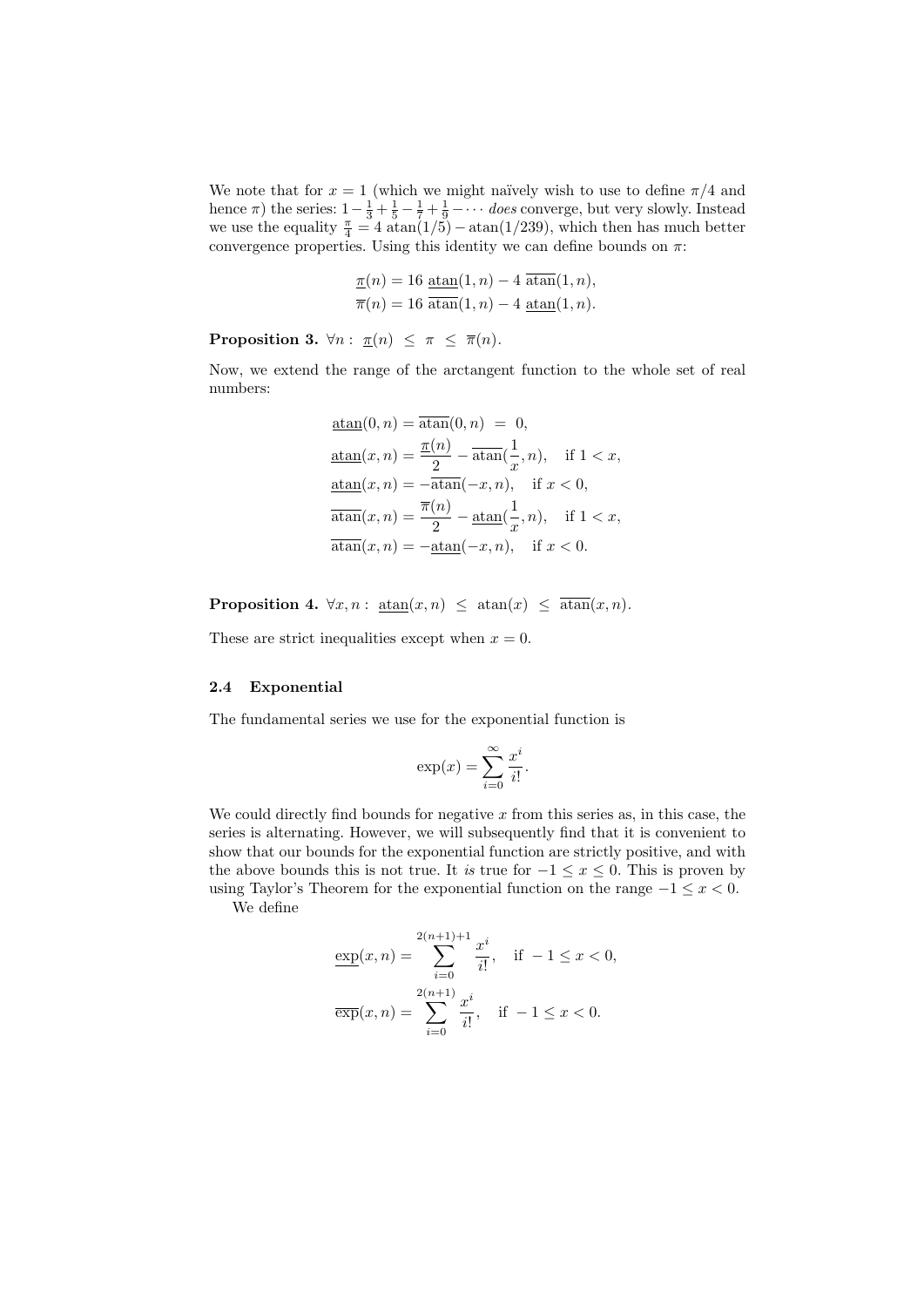Using properties of the exponential function, we obtain bounds for the whole set of real numbers:

$$
\exp(0, n) = \overline{\exp}(0, n) = 1,
$$
  
\n
$$
\exp(x, n) = \exp\left(\frac{x}{-|x|}, n\right)^{-|x|}, \text{ if } x < -1
$$
  
\n
$$
\exp(x, n) = \frac{1}{\overline{\exp}(-x, n)}, \text{ if } x > 0,
$$
  
\n
$$
\overline{\exp}(x, n) = \overline{\exp}\left(\frac{x}{-|x|}, n\right)^{-|x|}, \text{ if } x < -1
$$
  
\n
$$
\overline{\exp}(x, n) = \frac{1}{\exp(-x, n)}, \text{ if } x > 0.
$$

Notice that unless we can ensure that all of the bounding functions are strictly positive we will run into type-checking problems using the bound definitions for  $x > 0$ , e.g.,  $1/\overline{\exp}(-x, n)$  is only defined provided  $\overline{\exp}(-x, n) \neq 0$ .

**Proposition 5.**  $\forall x, n : 0 < \exp(x, n) \leq \exp(x) \leq \overline{\exp}(x, n)$ .

These are strict inequalities except when  $x = 0$ .

## 2.5 Natural Logarithm

For  $-1 < x \leq 1$ , we use the alternating series for natural logarithm:

$$
\ln(x+1) = \sum_{i=1}^{\infty} (-1)^{i+1} \frac{x^i}{i}.
$$

Therefore, we define

$$
\underline{\ln}(x, n) = \sum_{i=1}^{2n} (-1)^{i+1} \frac{(x-1)^i}{i}, \quad \text{if } 1 < x \le 2,
$$
\n
$$
\overline{\ln}(x, n) = \sum_{i=1}^{2n+1} (-1)^{i+1} \frac{(x-1)^i}{i}, \quad \text{if } 1 < x \le 2.
$$

Using properties of the natural logarithm function, we obtain

$$
\underline{\ln}(1, n) = \overline{\ln}(1, n) = 0
$$
  

$$
\underline{\ln}(x, n) = -\underline{\ln}(\frac{1}{x}, n), \text{ if } 0 < x < 1,
$$
  

$$
\overline{\ln}(x, n) = -\overline{\ln}(\frac{1}{x}, n), \text{ if } 0 < x < 1.
$$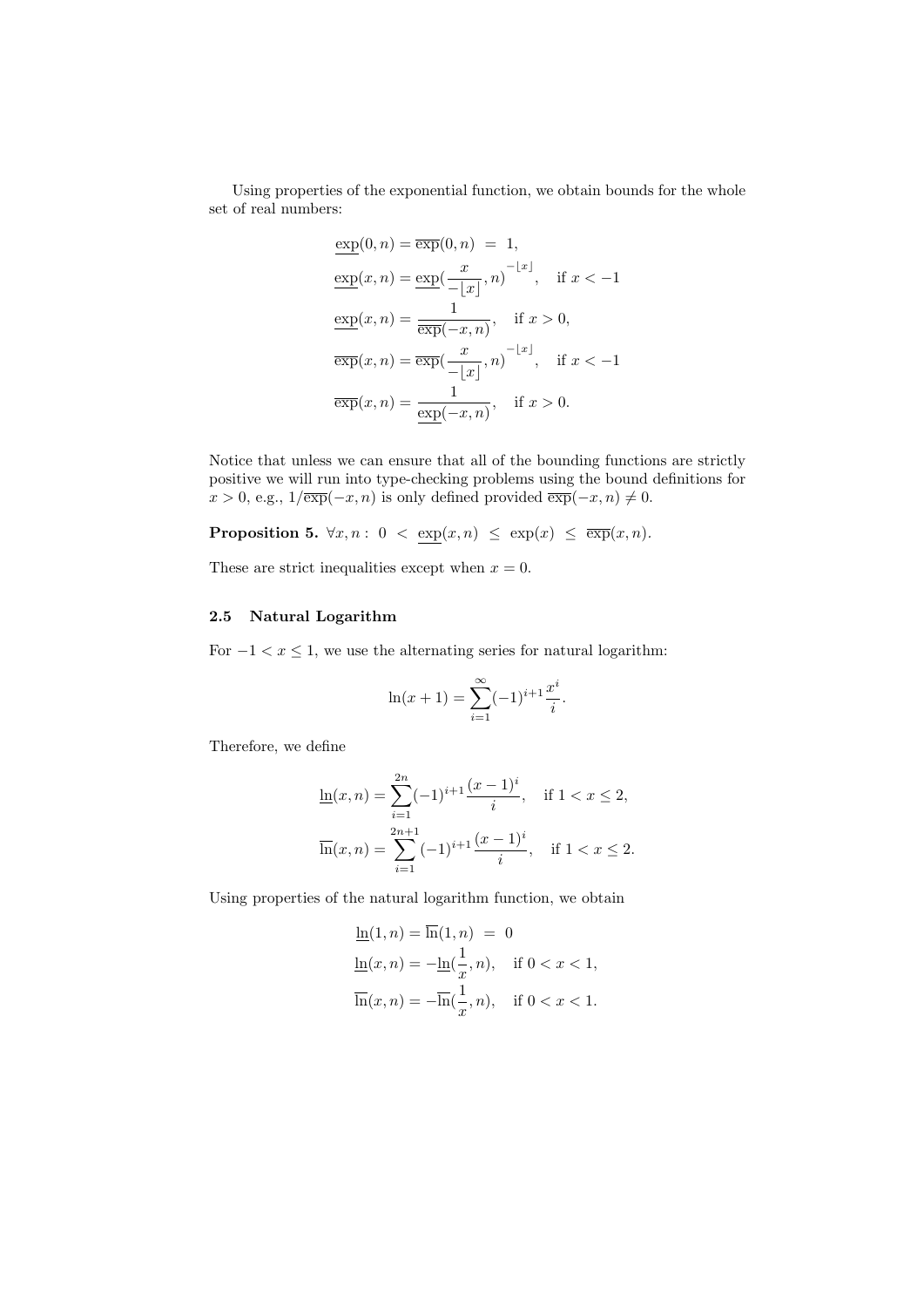Finally, we extend the range to the whole set of positive reals. If  $x > 2$ , we find a natural number m and real number y such that  $x = 2^m y$  and  $1 < y \le 2$ , by using an algorithm similar to Euclidean division. Then, we observe that

$$
\ln(x) = \ln(2^m y) = m \ln(2) + \ln(y).
$$

Hence,

$$
\underline{\ln}(x, n) = m \underline{\ln}(2, n) + \underline{\ln}(y, n), \quad \text{if } x > 2,
$$
  

$$
\overline{\ln}(x, n) = m \overline{\ln}(2, n) + \overline{\ln}(y, n), \quad \text{if } x > 2.
$$

**Proposition 6.**  $\forall x, n : 0 < x \Rightarrow \underline{\ln}(x, n) \leq \ln(x) \leq \overline{\ln}(x, n)$ .

These are strict inequalities except when  $x = 1$ .

## 3 Rational Interval Arithmetic

A *(closed)* interval  $[a, b]$  is the set of real numbers between a and b, i.e.,

$$
[a, b] = \{x \mid a \le x \le b\}.
$$

The bounds a and b are called the *lower bound* and *upper bound* of  $[a, b]$ , respectively. Note that if  $a > b$ , the interval is empty. The notation [a] abbreviates the point-wise interval  $[a, a]$ .

Since interval computations are mostly performed on the bounds of the intervals, the set where these bounds are defined is critical. This set is called the base number type. Systems for interval analysis and exact arithmetic usually consider the base number type to be machine floating-point numbers. In general, interval computations assume a correct implementation of the IEEE 754 standard [13]. For this work, we take a different approach where the base number type is the set of rational numbers. Trigonometric and transcendental functions for interval arithmetic are defined using the parameterizable bounding functions presented in Section 2.

In the following, we use the first letters of the alphabet  $a, b, \ldots$  to denote rational numbers, and the last letters of the alphabet  $\dots x, y, z$  to denote arbitrary real variables. We use **boldface** for interval variables. If  $x$  is an interval variable,  $\underline{\mathbf{x}}$  denotes its lower bound and  $\overline{\mathbf{x}}$  denotes its upper bound. The four basic interval operations are defined as follows [14]:

$$
\mathbf{x} + \mathbf{y} = [\mathbf{\underline{x}} + \mathbf{\underline{y}}, \overline{\mathbf{x}} + \overline{\mathbf{y}}],
$$
  
\n
$$
\mathbf{x} - \mathbf{y} = [\mathbf{\underline{x}} - \overline{\mathbf{y}}, \overline{\mathbf{x}} - \mathbf{\underline{y}}],
$$
  
\n
$$
\mathbf{x} \times \mathbf{y} = [\min{\{\underline{x}\underline{y}, \underline{x}\overline{y}, \overline{x}\underline{y}, \overline{x}\overline{y}\}}, \max{\{\underline{x}\underline{y}, \underline{x}\overline{y}, \overline{x}\underline{y}, \overline{x}\overline{y}\}},]
$$
  
\n
$$
\mathbf{x} \div \mathbf{y} = \mathbf{x} \times [\frac{1}{\overline{y}}, \frac{1}{\underline{y}}], \text{ if } \underline{y}\overline{y} > 0.
$$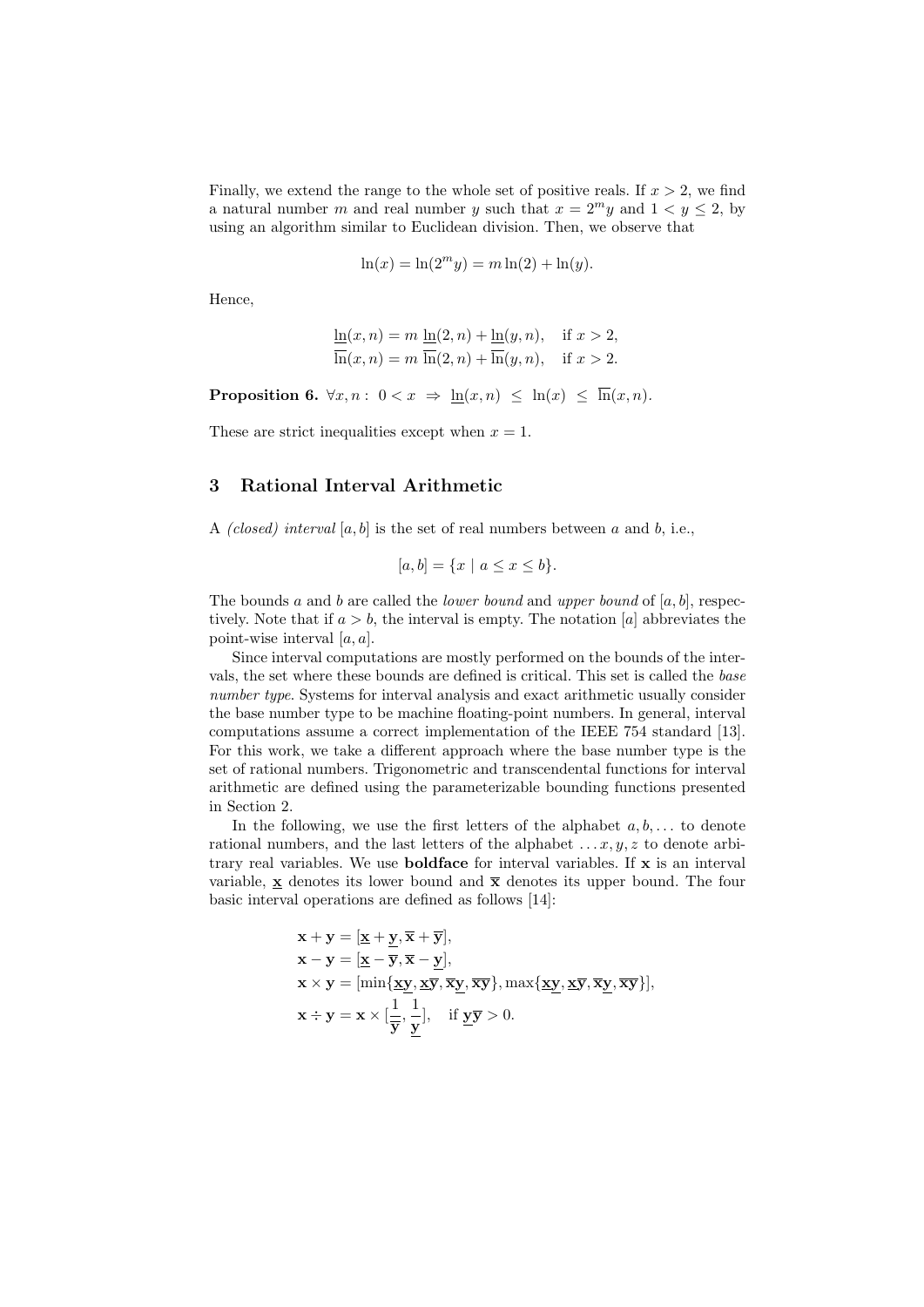We also define the unary negation, absolute value, and power operators for intervals:

$$
-\mathbf{x} = [-\overline{\mathbf{x}}, -\underline{\mathbf{x}}],
$$
  
\n
$$
|\mathbf{x}| = [\min\{|\underline{\mathbf{x}}|, |\overline{\mathbf{x}}|\}, \max\{|\underline{\mathbf{x}}|, |\overline{\mathbf{x}}|\}], \text{ if } \underline{\mathbf{x}}\overline{\mathbf{x}} \ge 0.
$$
  
\n
$$
|\mathbf{x}| = [0, \max\{|\underline{\mathbf{x}}|, |\overline{\mathbf{x}}|\}], \text{ if } \underline{\mathbf{x}}\overline{\mathbf{x}} < 0.
$$
  
\n
$$
\mathbf{x}^n = \begin{cases}\n[1] & \text{if } n = 0, \\
[\underline{\mathbf{x}}^n, \overline{\mathbf{x}}^n] & \text{if } \underline{\mathbf{x}} \ge 0 \text{ or odd}? (n), \\
[\overline{\mathbf{x}}^n, \underline{\mathbf{x}}^n] & \text{if } \overline{\mathbf{x}} \le 0 \text{ and even}? (n), \\
[0, \max\{\underline{\mathbf{x}}^n, \overline{\mathbf{x}}^n\}] & \text{otherwise.}\n\end{cases}
$$

Interval operations are defined such that they include the result of their corresponding real operations. This property is called the inclusion property and is formally expressed as follows:

**Proposition 7.** If  $x \in \mathbf{x}$  and  $y \in \mathbf{y}$  then  $x \otimes y \in \mathbf{x} \otimes \mathbf{y}$ , where  $\otimes \in \{+, -, \times, \div\}.$ Moreover,  $-x \in -\mathbf{x}, |x| \in |\mathbf{x}|$ , and  $x^n \in \mathbf{x}^n$ , for  $n \geq 0$ . It is assumed that y does not contain 0 in the case of interval division.

The inclusion property is fundamental to interval arithmetic. It guarantees that the evaluations of an expression using interval arithmetic is a correct approximation of the exact real value. Any operation in interval arithmetic must satisfy the inclusion property with respect to the corresponding real operation.

#### 3.1 Interval comparisons

There are several possible ways to compare intervals [28]. In this work, we use interval-rational comparisons and interval inclusions.

$$
\mathbf{x} \lhd a \quad \text{if } \overline{\mathbf{x}} \lhd a, \text{ for } \lhd \in \{ \leq, \leq \},
$$
\n
$$
\mathbf{x} \rhd a \quad \text{if } \mathbf{\underline{x}} \rhd a, \text{ for } \rhd \in \{ \geq, \geq \},
$$
\n
$$
\mathbf{x} \subseteq \mathbf{y} \quad \text{if } \mathbf{y} \leq \mathbf{x} \text{ and } \overline{\mathbf{x}} \leq \overline{\mathbf{y}}.
$$

**Proposition 8.** Assume that  $x \in \mathbf{x}$ ,

1. if  $\mathbf{x} \bowtie a$  then  $x \bowtie a$ , for  $\bowtie \in \{ \leq, \leq, \geq, \geq \}$ , and 2. if  $\mathbf{x} \subseteq \mathbf{y}$  then  $x \in \mathbf{y}$ .

We use  $\Join$  to denote  $\geq, >, \leq,$  or  $\lt$ , when  $\Join$  is, respectively,  $\lt,, \leq, >,$  or  $\geq$ .

**Proposition 9.** If  $x \bowtie a$  and  $x \not\bowtie a$ , then  $x$  is empty.

Notice that  $\neg(\mathbf{x} \bowtie a)$  does not imply  $\mathbf{x} \not\bowtie a$ . For instance, [−1, 1] is neither greater nor less than 0.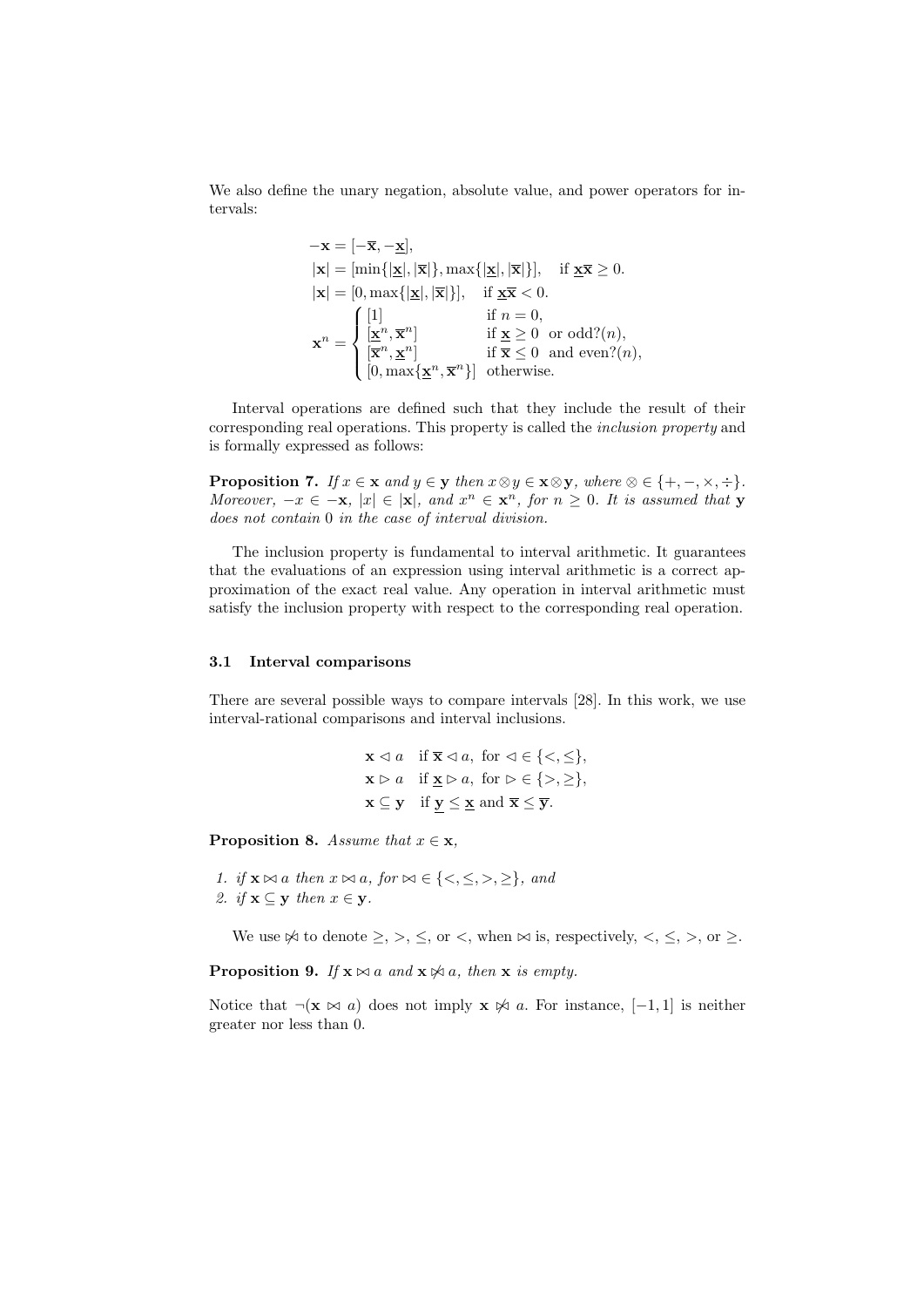#### 3.2 Square root, arctangent, exponential, and natural logarithm

Interval functions for square root, arctangent, exponential, and natural logarithm are defined for an approximation parameter  $n \geq 0$ :

$$
[\sqrt{\mathbf{x}}]_n = [\text{sqrt}(\mathbf{x}, n), \overline{\text{sqrt}}(\mathbf{x}, n)], \text{ if } 0 \le \mathbf{x} \le \overline{\mathbf{x}},
$$

$$
[\text{atan}(\mathbf{x})]_n = [\underline{\text{atan}(\mathbf{x}, n)}, \overline{\text{atan}(\mathbf{x}, n)}],
$$

$$
[\text{exp}(\mathbf{x})]_n = [\underline{\text{exp}(\mathbf{x}, n)}, \overline{\text{exp}(\mathbf{x}, n)}],
$$

$$
[\ln(\mathbf{x})]_n = [\underline{\ln(\mathbf{x}, n)}, \overline{\ln(\mathbf{x}, n)}], \text{ if } 0 < \mathbf{x} \le \overline{\mathbf{x}}.
$$

The above functions satisfy the following inclusion property.

**Proposition 10.** If  $x \in \mathbf{x}$  then  $f(x) \in [f(\mathbf{x})]_n$ , where  $f \in \{\sqrt{ }$ , atan, exp, ln $\}$ . It is assumed that  $x$  is non-negative in the case of square root, and  $x$  is positive in the case of natural logarithm.

Proof. This is a consequence of Propositions 1, 4, 5, and 6 in Section 2, and the fact that these functions are increasing.  $\Box$ 

## 3.3 Trigonometric functions

Parametric trigonometric functions for intervals are defined as follows:

$$
[\sin(\mathbf{x})]_n = \begin{cases}\n[\frac{\sin(\mathbf{x}, n), \overline{\sin}(\overline{\mathbf{x}}, n)]}{\sin(\overline{\mathbf{x}}, n), \overline{\sin}(\mathbf{x}, n)]} & \text{if } \mathbf{x} \subseteq [-\frac{\pi(n)}{2}, \frac{\pi(n)}{2}], \\
[\frac{\sin(\mathbf{x}, n), \overline{\sin}(\mathbf{x}, n)]}{\sin(\overline{\mathbf{x}}, n)]} & \text{if } \mathbf{x} \subseteq [0, \frac{\pi(n)}{2}], \\
-[ \sin(-\mathbf{x})]_n & \text{if } \mathbf{x} \subseteq [-\frac{\pi(n)}{2}], \\
[-1, 1] & \text{otherwise},\n\end{cases}
$$
\n
$$
[\cos(\mathbf{x})]_n = \begin{cases}\n[\frac{\cos(\overline{\mathbf{x}}, n), \overline{\cos}(\mathbf{x}, n)]}{\cos(-\mathbf{x})]_n} & \text{if } \mathbf{x} \subseteq [0, \frac{\pi(n)}{2}], \\
[\cos(-\mathbf{x})]_n & \text{if } \mathbf{x} \subseteq [0, \frac{\pi(n)}{2}], \\
[\sin(\frac{\cos(\mathbf{x}, n), \cos(\overline{\mathbf{x}}, n)]}{\cos(-\mathbf{x})]_n} & \text{if } \mathbf{x} \subseteq [-\frac{\pi(n)}{2}, \frac{\pi(n)}{2}], \\
[-1, 1] & \text{otherwise},\n\end{cases}
$$
\n
$$
[\tan(\mathbf{x})]_n = [\frac{\sin}{\cos}(\mathbf{x}, n + 3), \frac{\sin}{\cos}(\overline{\mathbf{x}}, n + 3)], \text{ if } \mathbf{x} \subseteq [-\frac{\pi(n)}{2}, \frac{\pi(n)}{2}].
$$
\n(8)

The  $n + 3$  in Formula (8) is necessary to guarantee that the lower and upper bounds of cosine are always positive. Therefore, the tangent function is welldefined in the interval  $\left[-\frac{\pi(n)}{2}\right]$  $\frac{\pi(n)}{2}, \frac{\pi(n)}{2}$  $\frac{(n)}{2}$ .

The above functions satisfy the following inclusion property.

**Proposition 11.** If  $x \in \mathbf{x}$  then  $f(x) \in [f(\mathbf{x})]_n$ , where  $f \in \{\sin, \cos\}$ . Moreover,  $if$  **x**  $\subseteq$   $\left[-\frac{\pi(n)}{2}\right]$  $\frac{\pi(n)}{2}, \frac{\pi(n)}{2}$  $\lfloor \frac{n}{2} \rfloor$ ,  $\tan(x) \in [\tan(\mathbf{x})]_n$ .

Proof. This is a consequence of Proposition 2 in Section 2, and a case analysis on the quadrant where the functions are increasing or decreasing.  $\Box$ 

The next section proposes a method to prove numerical inequalities based on the rational interval arithmetic described here.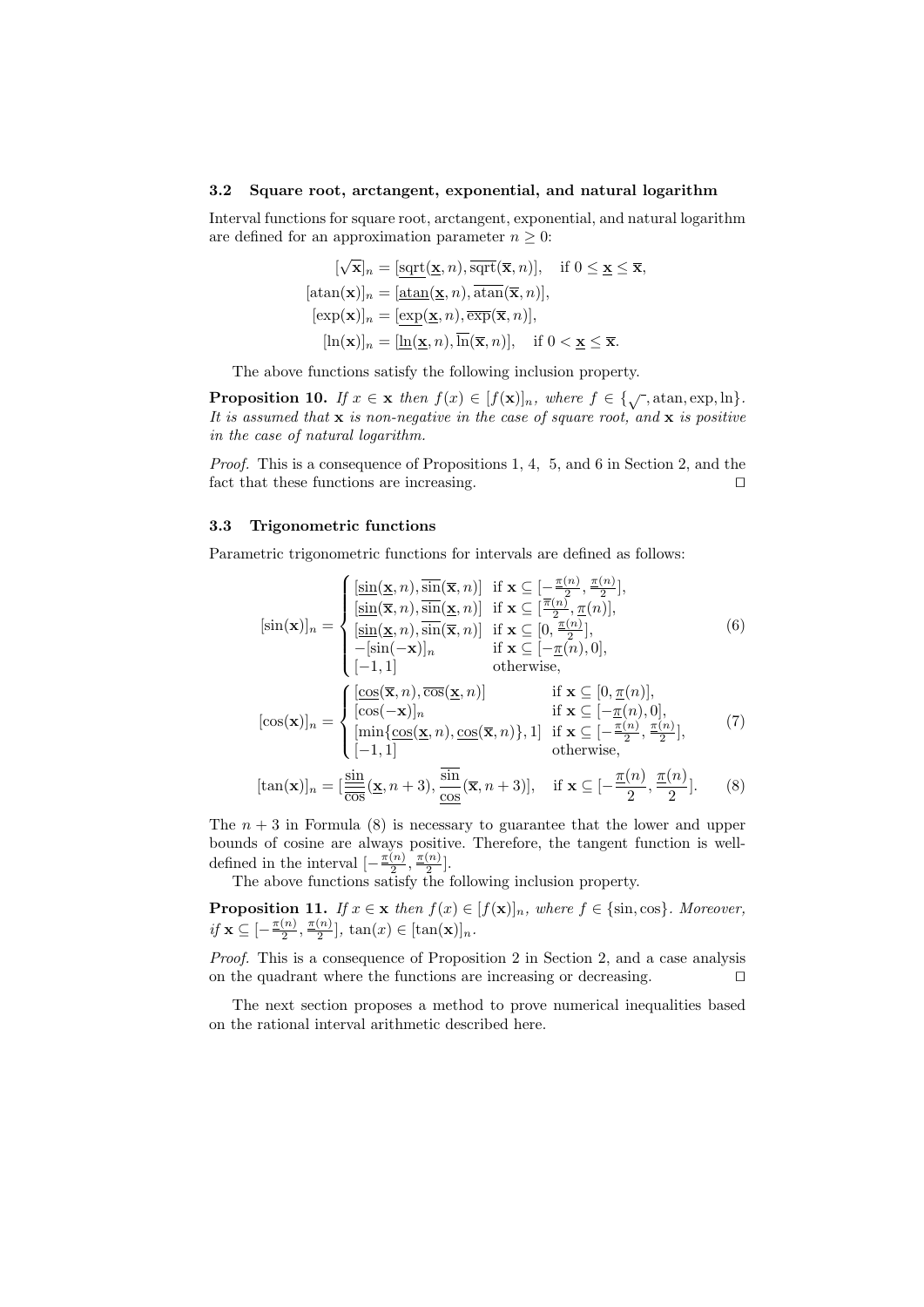## 4 Proving Numerical Inequalities

Arithmetic expressions are defined by the following grammar, where  $V$  is a denumerable set of real variables:

$$
e ::= a | x | e + e | e - e | -e | e \times e | e \div e | |e| | e^{i} | \sqrt{e} |
$$
  
\n
$$
\pi | \sin(e) | \cos(e) | \tan(e) | \exp(e) | \ln(e) | \tan(e)
$$
  
\n
$$
a \in \mathbb{Q}
$$
  
\n
$$
i \in \mathbb{N}
$$
  
\n
$$
x \in \mathcal{V}
$$

As usual, parenthesis are used to group subexpressions as needed.

A *context*  $\Gamma$  is a set of couples  $(x, x)$  where x is a real variable and x is a non-empty interval. The intended semantics of contexts is given by the following deduction rule in the sequent calculus style:

$$
\frac{(x, \mathbf{x}) \in \varGamma}{\varGamma \ \vdash \ x \in \mathbf{x}}.
$$

Given a real expression  $e$ , a context  $\Gamma$  that includes all variables in  $e$ , and an approximation parameter *n*, the interval expression  $[e]_n^{\Gamma}$  is recursively defined as follows:

$$
[a]_n^{\Gamma} = [a],
$$
  
\n
$$
[x]_n^{\Gamma} = \mathbf{x}, \text{ where } (x, \mathbf{x}) \in \Gamma,
$$
  
\n
$$
[e_1 \otimes e_2]_n^{\Gamma} = [e_1]_n^{\Gamma} \otimes [e_2]_n^{\Gamma}, \text{ where } \otimes \in \{+, -, \times, \div\},
$$
  
\n
$$
[e^i]_n^{\Gamma} = ([e]_n^{\Gamma})^i,
$$
  
\n
$$
[-e]_n^{\Gamma} = -[e]_n^{\Gamma},
$$
  
\n
$$
[[e]]_n^{\Gamma} = [[e]_n^{\Gamma}],
$$
  
\n
$$
[\pi]_n^{\Gamma} = [\underline{\pi}(n), \overline{\pi}(n)],
$$
  
\n
$$
[f(x)]_n^{\Gamma} = [f([x]_n^{\Gamma})]_n, \text{ where } f \in \{\sin, \cos, \tan, \exp, \ln, \tan\}.
$$

**Proposition 12.** Let e be an arithmetic expression,  $\Gamma$  be a context that includes all variables in e, n an approximation parameter, and  $\mathbf{e} = [e]_n^{\Gamma}$ . Assume that e and e are well-defined, i.e., side conditions are satisfied for division, square root, logarithm, and tangent for real and interval values. Therefore,

$$
\Gamma \ \vdash \ e \in \mathbf{e}.\tag{9}
$$

Proof. By structural induction on e and propositions 3, 7, 10, and 11.

#### 4.1 A general method

We propose the following general method to prove the sequent

$$
\Gamma \ \vdash \ e_1 \bowtie e_2,
$$

where  $e_1$  and  $e_2$  are well-defined arithmetic expressions, and  $\bowtie \in \{<,\leq, >, \geq\}$ :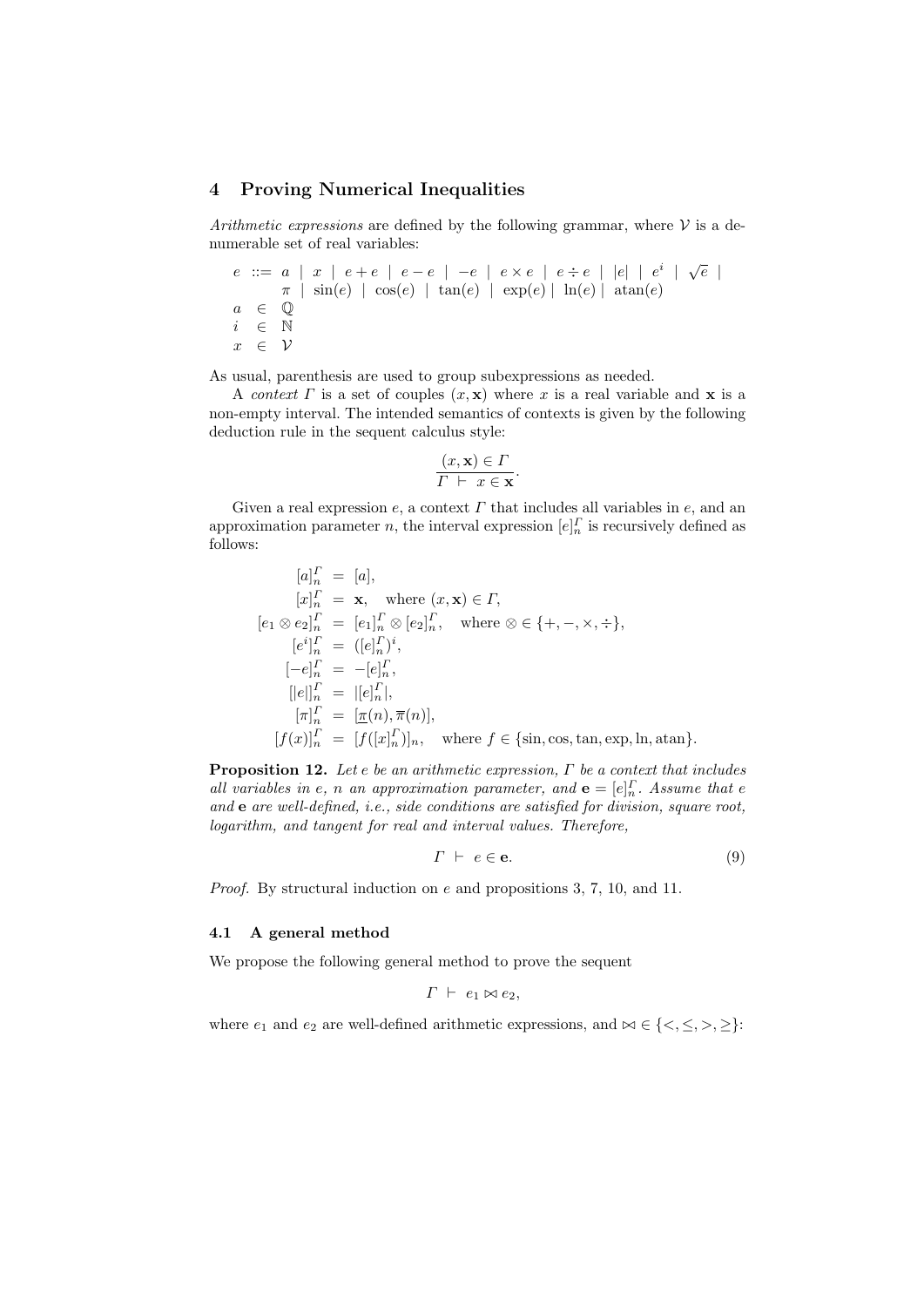- 1. Select an approximation parameter n.
- 2. Define  $e = e_1 e_2$ .
- 3. Define  $\mathbf{e} = [e]_n^{\Gamma}$  and show that it is well-defined.
- 4. By Proposition 12,

$$
\varGamma\vdash e\in {\bf e}.
$$

5. Evaluate  $e \approx 0$ . If it evaluates to true, it means that the following sequent holds

$$
\Gamma \vdash \mathbf{e} \bowtie 0.
$$

In that case go to step 6. In the other case, evaluate  $e \not\approx 0$ . If this evaluates to true then fail. By Proposition 9, the sequent  $\Gamma \vdash e \bowtie 0$  cannot hold. If  $e \not\approx 0$  evaluates to false, increase the approximation parameter and return to step 3.

6. Proposition 8 yields

$$
\Gamma \vdash e \bowtie 0.
$$

7. By definition,

 $\Gamma \vdash e_1 - e_2 \bowtie 0.$ 

8. Therefore,

$$
\Gamma \vdash e_1 \bowtie e_2.
$$

The method above is a sound, i.e., all the steps can be effectively computed and each one is formally justified. In particular, well-definedness of e and the inequalities  $e \bowtie 0$  and  $e \not\bowtie 0$  can be mechanically checked as they only involve rational arithmetic. However, the method is not complete as the it does not necessarily terminate. Even if  $e$  only involves the four basic operations, it may be that both  $e \bowtie 0$  and  $e \not\bowtie 0$  evaluate to false.

The absence of a completeness result is a fundamental limitation on any general computable arithmetic. At a practical level, the problem arises because all we have available are a sequence of approximations to the real numbers  $x$  and y; provided x and y differ, with luck we will eventually have a pair of approximations whose intervals do not overlap, and hence we can return a result for  $x \bowtie y$ . However, if x and y are the same real number (note we might not necessarily get the same sequence of approximations for both  $x$  and  $y$ ), we can never be sure whether further evaluation might result in us being able to distinguish the numbers. Theoreticians might prefer the statement that to be computable, a function must at least be (computably) continuous, and that any attempt to define non-constant continuous functions from the (computable) reals to the booleans is futile [22, 23, 25, 26].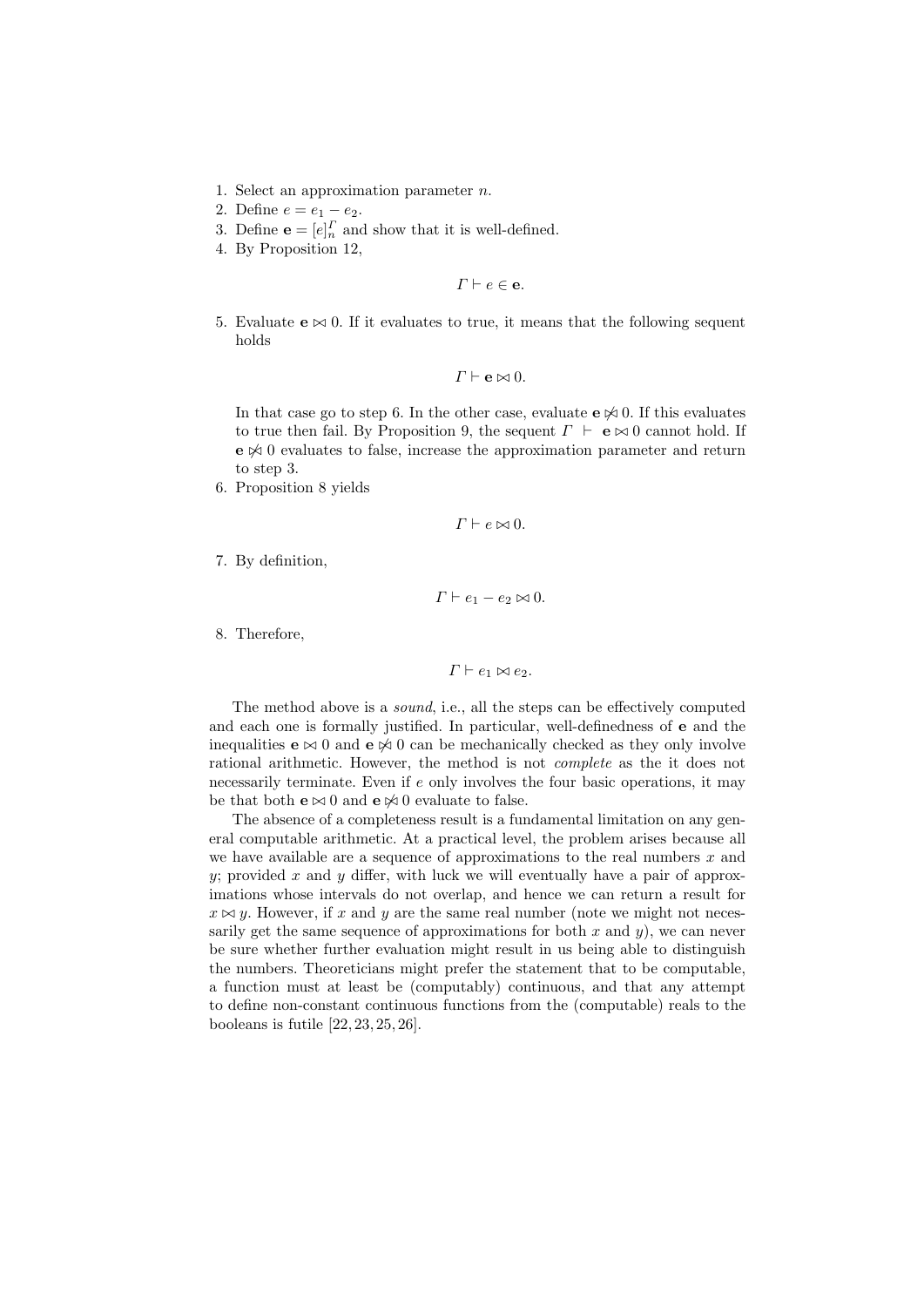#### 4.2 Sub-distributive arithmetic

Interval arithmetic is sub-distributive, i.e.,  $\mathbf{x} \times (\mathbf{y} + \mathbf{z}) \subseteq \mathbf{x} \times \mathbf{y} + \mathbf{x} \times \mathbf{z}$ . In the general case the inclusion is strict. This effect is also called decorrelation and it is due to the fact that interval identity is lost in interval arithmetic. This may have surprising effects, for instance  $\mathbf{x} - \mathbf{x}$  is [0] only if  $\mathbf{x}$  is point-wise, e.g.,  $[0,1] - [0,1] = [-1,1]$ . Moreover, as we have seen in Section 3.1, both  $\mathbf{x} \ge a$  and  $x < a$  may be false.

For the method presented in the previous section, it means that the arrangement of the expression  $e$  matters. For instance, assume that we want to prove  $\Gamma \vdash 2 \times x \geq x$  assuming that  $x \in [0, 1]$  is in  $\Gamma$ . This is pretty obvious in arithmetic as  $x$  is a non-negative real. Using our method, we consider the arithmetic expression  $e = 2 \times x - x$  and construct the interval expression  $e = 2 \times x - x$ , where  $\mathbf{x} = [0, 1]$ . For any approximation parameter, e evaluates to  $[-1, 2]$  which is neither greater nor less than 0. Therefore, the method will not terminate. This effect may happen even if e is ground.

On the other hand, if instead of the arithmetic expression  $2 \times x - x$ , we consider the equivalent arithmetic expression  $(2 - 1) \times x$ , the corresponding interval property  $([2] - [1]) \times \mathbf{x}$  evaluates to [0, 1] which is non-negative.

#### 4.3 The bounds of  $\pi$

Note that sin and cos are defined for the whole real line. However, for angles  $\alpha$ such that  $|\alpha| \geq \pi$  both functions will return the interval  $[-1, 1]$ , a valid approximation but not a very good one.

Even for angles less than  $\pi$ , the bounds computed by formulas (6) and (7) may not be very accurate. For example, consider the arithmetic expression  $e = \sin(\frac{\pi}{2})$ and, for an approximation parameter  $n$ , the corresponding interval expression  $\mathbf{e} = [\sin([\frac{\pi(n)}{2},\frac{\overline{\pi}(n)}{2}$  $\frac{(n)}{2}$ ])]<sub>n</sub>. From the definition of  $[\sin(\mathbf{x})]_n$ , we get  $\mathbf{e} = [-1, 1]$ , as the interval  $\left[\frac{\pi(n)}{2}, \frac{\overline{\pi}(n)}{2}\right]$  $\frac{(n)}{2}$  falls in the default case. Therefore, the fact that  $\sin(\frac{\pi}{2}) > 0$ , cannot be proven using our method.

## 4.4 Symbolic evaluation

Our method relies on explicit calculations to check for well-definedness of interval expressions in step 3 and to verify interval inequalities in step 5. In theorem provers, explicit calculations usually means symbolic evaluations, which are extremely inefficient for the interval functions that we want to calculate.

Section 5 describes how all these issues are handled in the PVS Interval package that we have developed.

# 5 Automation in PVS

The interval arithmetic presented in this paper has been formalized and verified in PVS [21]. It is available as a PVS package called Interval. The strategy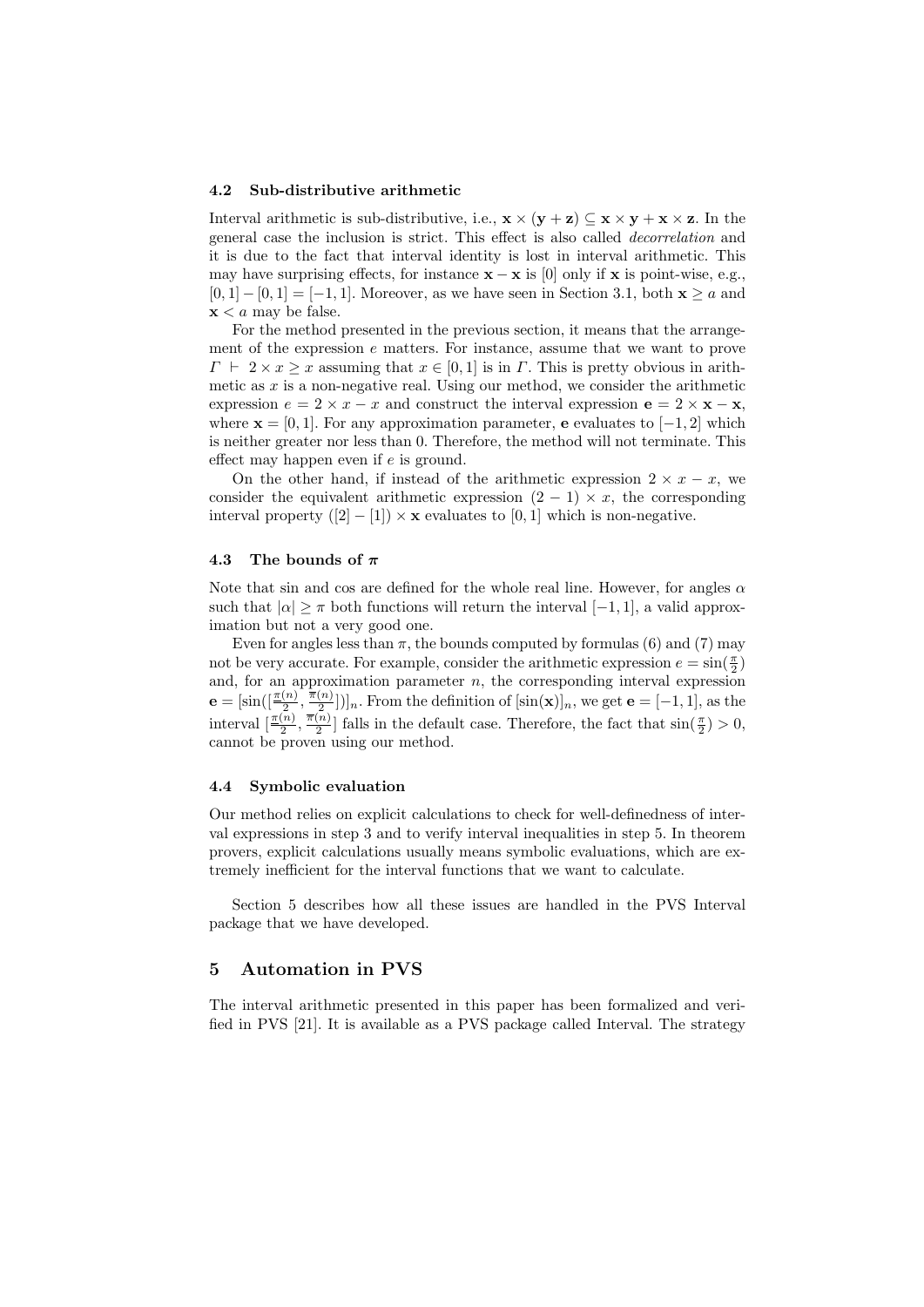numerical, which is part of the Interval package, implements the method described in Section 4.1. This strategy automatically discharges sequent of the forms  $\Gamma \vdash e_1 \bowtie e_2$ , for  $\bowtie \in \{< \ldots >, \geq\}$ , and  $\Gamma \vdash e \in [a, b]$ .

Actual definitions in PVS have been slightly modified for efficiency reasons. For instance, multiplication is defined using a case analysis on the sign of the operands. Additionally, all interval operations are completed by returning an empty interval if side conditions are not satisfied. This technique avoids the generation of type correctness conditions in some instances.

The strategy numerical is aimed to practicality rather than accuracy. For The strategy numerical is aimed to practicality rather than accuracy. For example, it might not be able to prove that  $\sqrt{4} \in [2]$ , but it can prove that  $\overline{4} \in [1.5, 2.5]$ , or, even better, that  $\sqrt{4} \in [1.99, 2.01]$ . With this in mind, we designed a strategy that:

- Always terminates (in a reasonable period of time).
- Works over the PVS built-in type real (in contrast to a strategy for a new data type of arithmetic expressions).
- Is configurable for better accuracy (at the expense of performance).

#### 5.1 Termination

Termination is trivially achieved as the strategy does not iterate for different approximations, i.e., step 5 either goes to step 6 or fails. In other words, if numerical does not succeed, it does nothing. By default, numerical picks a default approximation value of 3 which gives an accuracy of about 2 decimals for trigonometric functions. However, the user can increase this parameter or set a different approximation to each function according to its accuracy needs and availability of computational power. Currently, there is no direct relation between the approximation parameter and the degree of the accuracy, as all the bounding functions have different convergence rates. On-going work aims to provide an absolute error of at most  $10^{-n}$  for the approximation parameter n. This will give additional control to the user on the accuracy of the result. However, this technique will not guarantee the precision of the final result as computation errors are accumulative. Automatic iteration of the method for continuously increasing approximation parameters is not supported as the strategies have not being designed to reuse past computations. Without a reusing mechanism it will be prohibitively expensive to automatically iterate numerical to achieve a small approximation on a complex arithmetic expression.

#### 5.2 Data type for real numbers

The strategies in the Interval package work over the PVS built-in real numbers. The major advantage of this approach is that the functionality of the strategies can be extended to handle user defined real operators and functions without modifying the strategy code. Indeed, optional parameters to the strategy numerical allow for the specification of arbitrary real functions. If the interval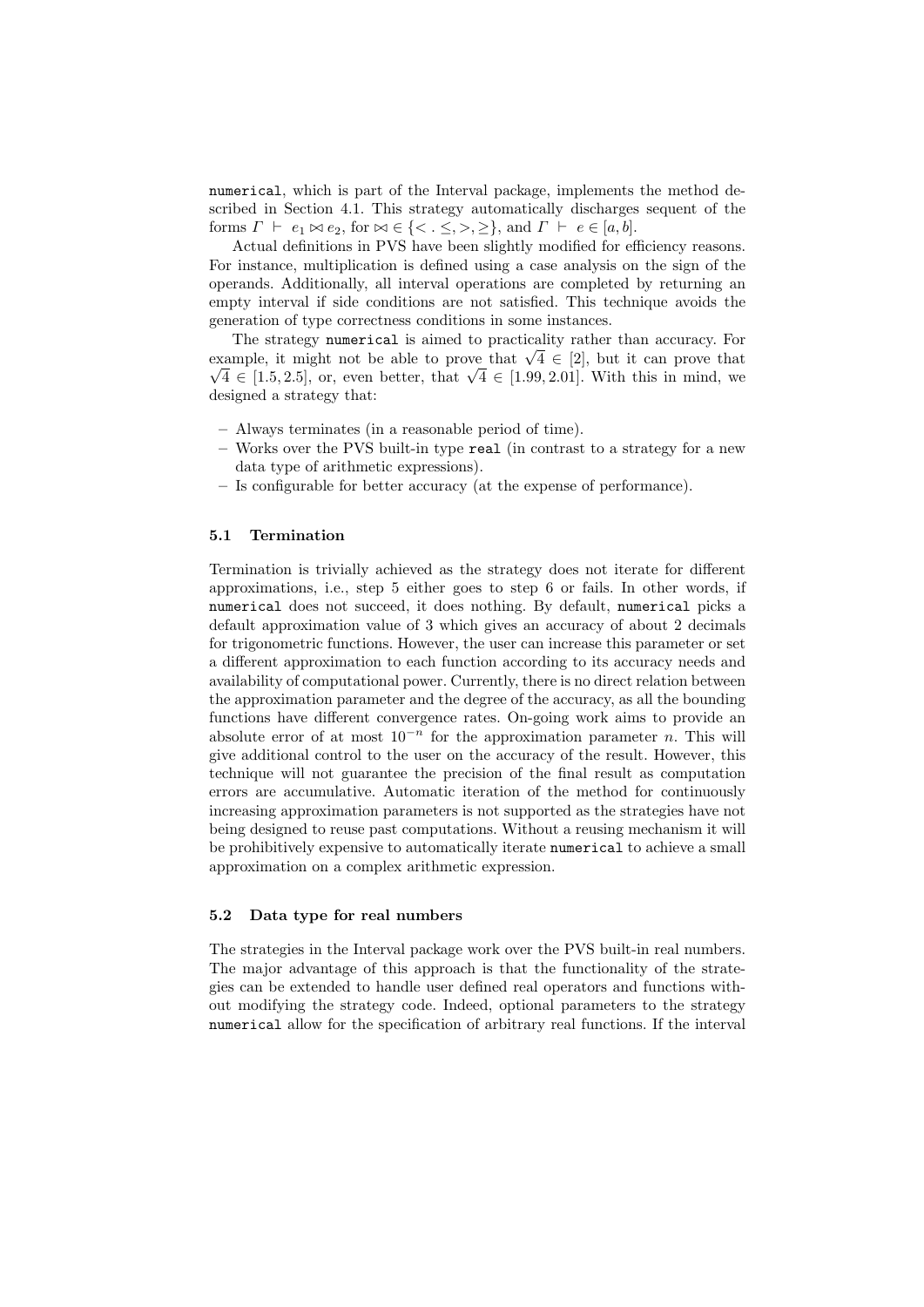interpretations are not provided, the strategy tries to build them from the syntactic definition of the functions. The trade-off for the use of the PVS type real, in favor of a defined data type for arithmetic expressions, is that the function  $[e]_n^{\Gamma}$  and Proposition 12 are at the meta-level, i.e., they are not written in PVS. It also means that the soundness of our method cannot be proven in PVS itself. In particular, Proposition 12 has to be proven for each particular instance of  $e$ and  $[e]_n^{\Gamma}$ . This is not a major drawback as, in addition to **numerical**, we have developed a strategy called **sharp** that discharges the sequent  $\Gamma \vdash e \in [e]_n^{\Gamma}$ whenever is needed. We assume that PVS strategies are conservative in the sense that they do not add inconsistencies to the theorem prover. Therefore, if numerical succeeds to discharge a particular goal the answer is correct.

#### 5.3 Decorrelation

Decorrelation is a well-known problem in interval arithmetic. Daumas et al. describe in [5] additional strategies in the Interval package that address this problem. Those strategies, which are intended for verification of numerical algorithms, are computationally intensive and not suitable for interactive theorem proving. In contrast, the strategy numerical uses two basic methods to reduce decorrelation. First, it automatically rearranges arithmetic expressions using a simple factorization algorithm. Due to the sub-distributivity property, factorized interval expressions are likely to be more accurate than non-factorized ones. Second, a configurable parameter allows the user to specify a splitting parameter for interval sub-divisions. This technique is described in detail in [5]. The naïve implementation of interval sub-divisions in numerical is exponential with respect to the number of interval variables.

A set of lemmas of the NASA Langley PVS Libraries are also used as rewriting rules on arithmetic expressions prior to numerical evaluations. This set of lemmas is parameterizable and can be extended by the user. For instance, trigonometric functions applied to notable angles are automatically rewritten to their exact value. Although is not currently implemented, this approach can also be used to normalize angles to the range  $-\pi \dots \pi$  that is suitable for the trigonometric bounding functions in Sections 3.3.

## 5.4 Numerical evaluations

To avoid symbolic evaluations, numerical is implemented using computational reflection [2, 11, 27]. Interval expressions are translated to Common Lisp (the implementation language of PVS) and evaluated there. The extraction and evaluation mechanism is provided by the PVS ground evaluator [24]. The result of the evaluation is translated back to the PVS theorem prover using the PVSio package developed by one of the authors [17].

We illustrate the use of the numerical with some examples. Lemma tr35 is the PVS version of Formula (1). The proof is just one step of numerical with no parameters: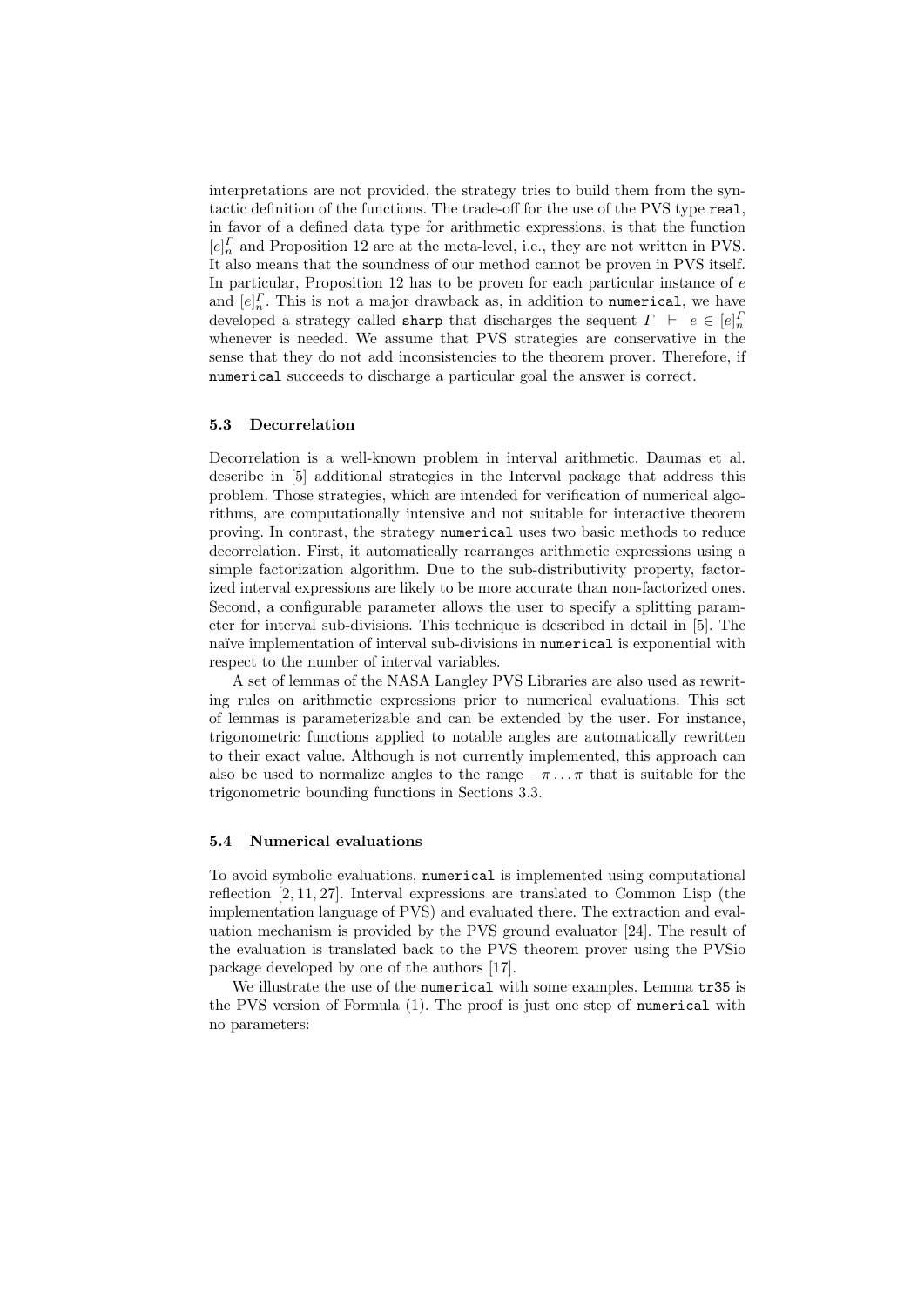```
g : posreal = 98/10 %[m/s^2]
v : possreal = 250 \times 514/1000 \text{ %}[m/s]tr35: LEMMA 3 \times \pi/180 \leq g \times \tan(35 \times \pi/180)/v%|- tr35: PROOF (numerical) QED
```
Another example is the proof of the inequality 4.1.35 in Abramowitz & Stegun [1]:

$$
\forall x \; : \; 0 < x \le 0.5828 \; \Rightarrow \; |\ln(1-x)| < \frac{3x}{2}.
$$

The key to prove this inequality is to prove that the function

$$
G(x) = \frac{3x}{2} - \ln(1 - x)
$$

satisfies  $G(0.5828) > 0$ . In PVS: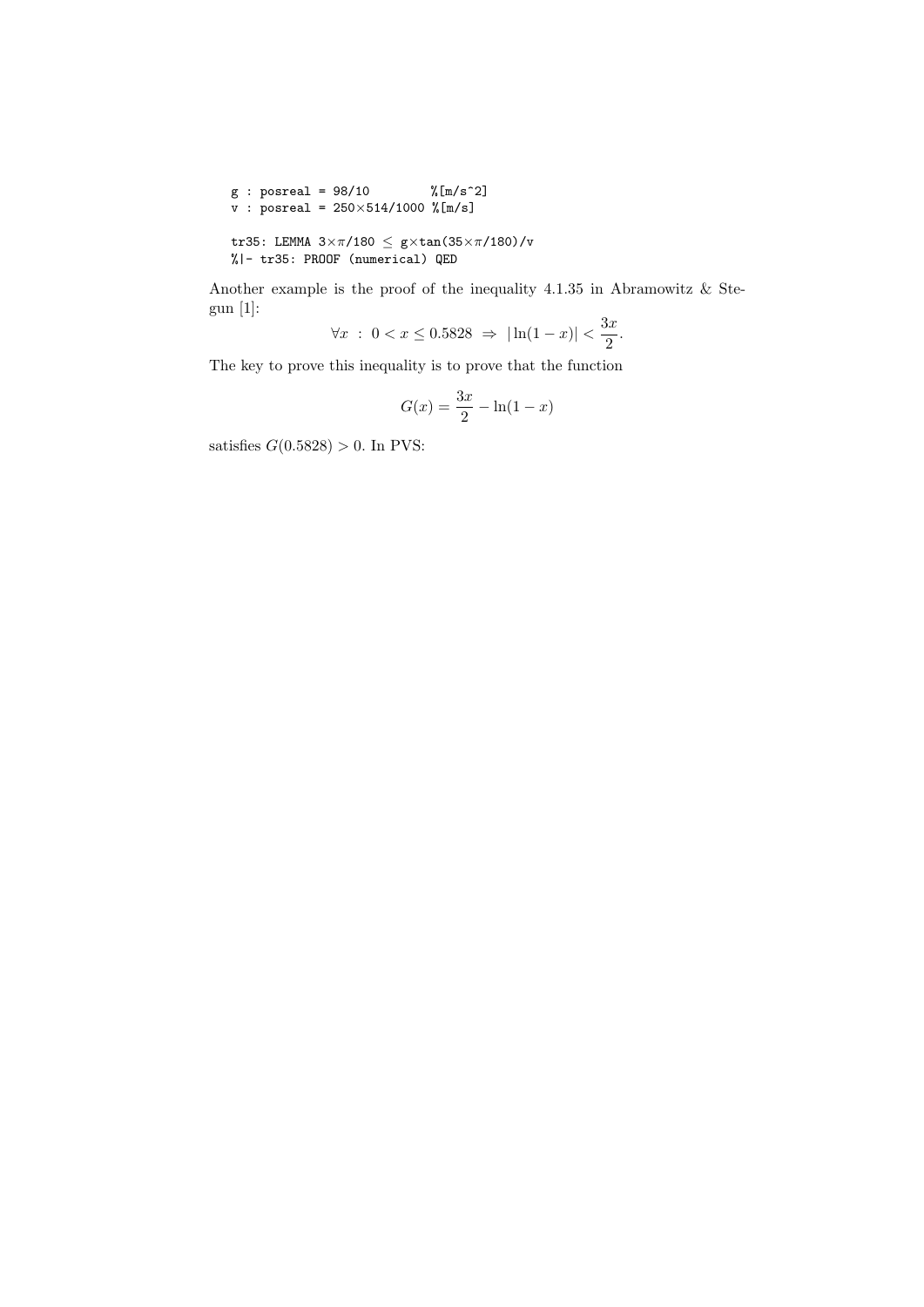$G(x|x \leq 1)$ : real =  $3 \times x/2$  -  $\ln(1-x)$ A\_and\_S : lemma  $let x = 5828/10000 in$  $G(x) > 0$ %|- A\_and\_S : PROOF (numerical :defs "G") QED

In this case, the optional parameter :defs "G" tells numerical that the userdefined function G has to be considered when performing the numerical evaluation. The original proof of this lemma in PVS required the manual expansion of 19 terms of the ln series.

## 6 Conclusion

We have presented a pragmatic and safe way to perform ordinary real number computations in formal proofs. To this end, bounds for non-algebraic functions were established based on provable properties of their approximation series. Furthermore, a package for interval arithmetic was developed. The package includes a strategy that automatically discharges numerical inequalities and interval inclusions.

The PVS Interval package, which is available at http://research.nianet. org/~munoz/Interval, contains in total 306 lemmas. It is roughly 10 thousand lines of specification and proofs and 1 thousand lines of strategy definitions. These numbers do not take into account the bounding functions which have been fully integrated to the NASA Langley PVS Libraries (http://shemesh.larc. nasa.gov/fm/ftp/larc/PVS-library/pvslib.html). It is difficult to estimate the human effort for this development as it has evolved over the years from an original axiomatic specification to a fully foundational set of theories. As far as we know, this is the most complete formalization of exact real arithmetic and interval arithmetic within a theorem prover.

Research on interval analysis and exact arithmetic is rich and abundant (see for example [10, 14, 16]). The goal of interval analysis is to compute an upper bound of the round-off error in a computation performed using floating-point numbers. In contrast, in an exact arithmetic framework, an accuracy is specified at the beginning of the computation and the computation is performed in such way that the final result respects this accuracy.

Real numbers and exact arithmetic is also a subject of increasing interest in the theorem proving community. Pioneers in this area were Harrison and Gamboa who, independently, developed extensive formalizations of real numbers for HOL [12] and ACL2 [8]. In Coq, an axiomatic definition of reals is given in [15], and constructive definitions of reals are provided in [3] and [20]. As real numbers are built-in in PVS, there is not much meta-theoretical work on real numbers. However, a PVS library of real analysis was originally developed by Dutertre [6] and currently being maintained and extended as part of the NASA Langley PVS Libraries. An alternative real analysis library is proposed in [9].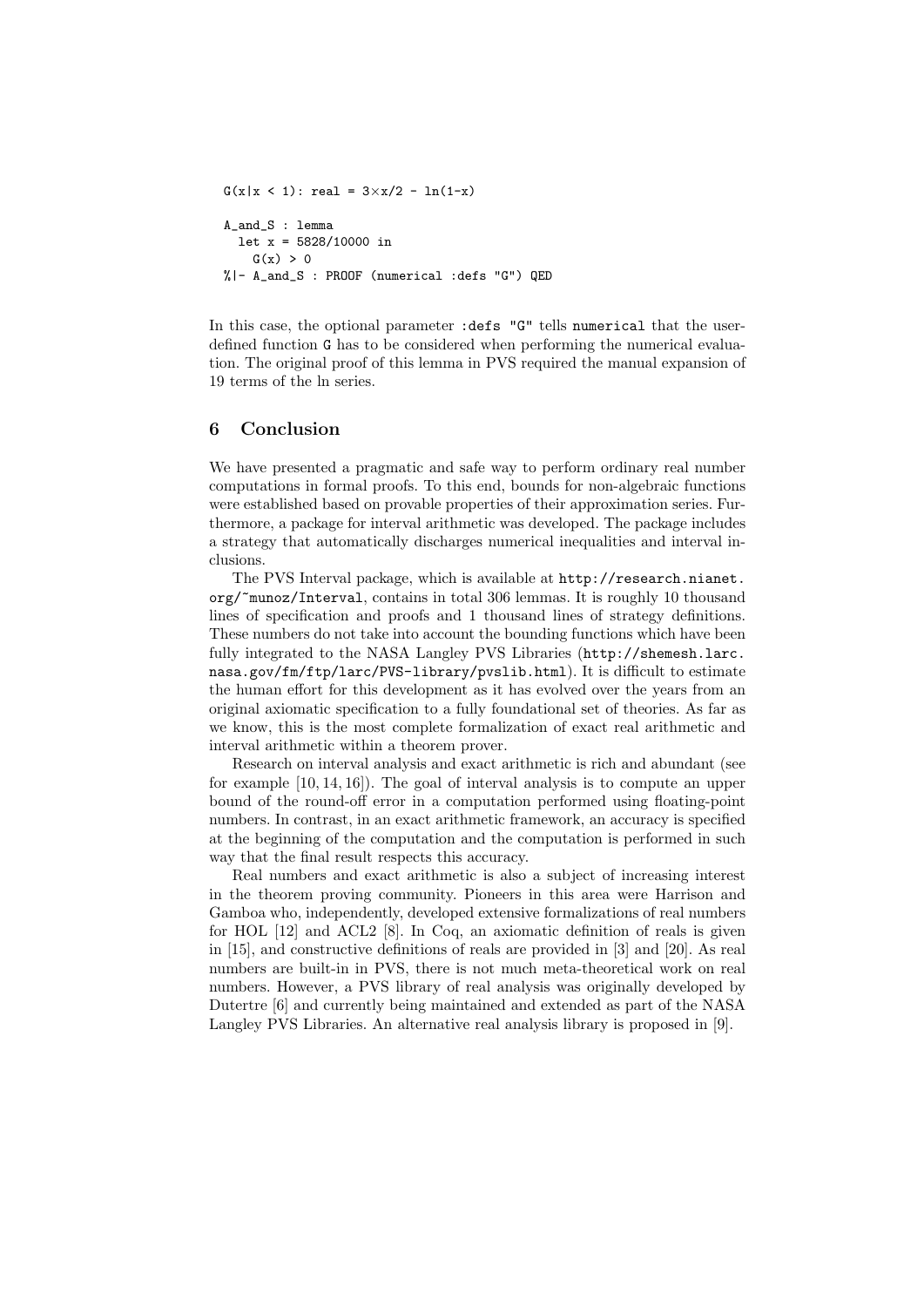Closer to our approach are the tools presented in [4] and [5]. These tools generate bounds on the round-off errors of numerical programs, and formal proofs that these bounds are correct. The formal proofs are proof scripts that can be checked off-line using a proof assistant.

Our approach is different from previous works in that we focus on automation and pragmatism rather than accuracy. In simple words, our practical contribution is a symbolic pocket calculator for real number computations in formal proofs.<sup>4</sup> Thanks to all the previous developments in theorem proving and real numbers, lemmas like Lemma tr35 and Lemma A and S are provable in HOL, ACL2, Coq, or PVS. The Interval package and, in particular, the strategy numerical make these proofs routine in PVS.

#### Acknowledgment

The authors would like to thank Marc Daumas for his early interest on this work, and his key suggestion to use interval arithmetic to automate our initial lower/upper bound technique. We are also grateful to Jacques Fleuriot for providing the original proofs of trigonometric bounds in Isabelle/HOL, to Hanne Gottliebsen for providing the same proofs in PVS, to Jeff Maddalon for comments on early drafts of this manuscript, and to the anonymous referees for their insightful comments that helped to improve this document. This work was supported by the National Aeronautics and Space Administration under NASA Cooperative Agreement NCC-1-02043.

# References

- 1. M. Abramovitz and I. Stegun. Handbook of Mathematical Functions. National Bureau of Standards, 1972.
- 2. S. Boutin. Using reflection to build efficient and certified decision procedures. Lecture Notes in Computer Science, 1281:515–530, 1997.
- 3. A. Ciaffaglione. Certified Reasoning on Real Numbers and Objects in Coinductive Type Theory. PhD thesis, Università degli Studi di Udine, 1993.
- 4. M. Daumas and G. Melquiond. Generating formally certified bounds on values and round-off errors. In Real Numbers and Computers, pages 55–70, Dagstuhl, Germany, 2004.
- 5. M. Daumas, G. Melquiond, and C. Muñoz. Guaranteed proofs using interval arithmetic. Accepted for publication at the 17th IEEE Symposium on Computer Arithmetic, 1995.
- 6. B. Dutertre. Elements of mathematical analysis in PVS. In J. von Wright, J. Grundy, , and J. Harrison, editors, Theorem Proving in Higher Order Logics: 9th International Conference. TPHOLs'97, number 1125 in Lecture Notes in Computer Science, pages 141–156, Turku, Finland, August 1996. Springer-Verlag.
- 7. J. Fleuriot and L. Paulson. Mechanizing nonstandard real analysis. LMS Journal of Computation and Mathematics, 3:140–190, 2000.
- 8. R. Gamboa. Mechanically Verifying Real-Valued Algorithms in ACL2. PhD thesis, University of Texas at Austin, May 1999.
- 9. H. Gottliebsen. Automated Theorem Proving for Mathematics: Real Analysis in PVS. PhD thesis, University of St Andrews, June 2001.

 $4$  The results are – of course – only as sound as PVS.